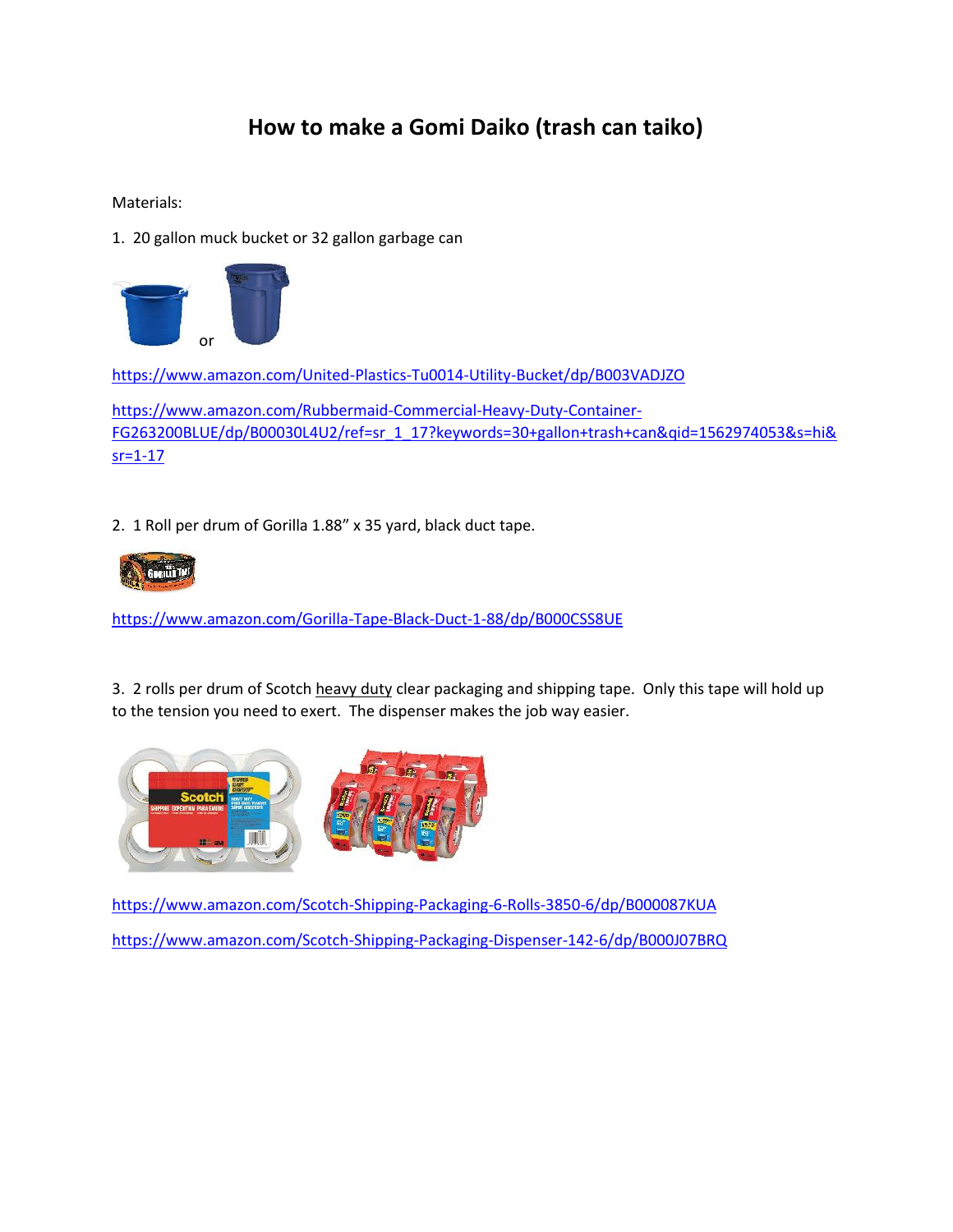4. 1 Roll per drum of Scotch strapping tape – this tape is reinforced with a filament.

https://www.amazon.com/Scotch-Shipping-Strapping-Designed-8959- RD/dp/B001AFKV0S/ref=sr\_1\_1\_sspa?crid=1AKETEWC39JZ5&keywords=scotch+heavy+duty+shipping+p ackaging+tape&qid=1562974322&s=hi&sprefix=scotch+heav%2Ctools%2C205&sr=1-1-spons&psc=1



5. Wood dowel, poplar, 1" x 48" – cut into 3 x 16" pieces for bachi (drumsticks, you will have one extra)

6. Sandpaper: 100, 150 and 220 grit for sanding the bachi ends and length.

## Other items that will save you time:

Jigsaw for cutting the bottom out of the 20 gallon muck buckets and for cutting bachi (drum sticks to length)



Router: For rounding the edges of the bachi. You can just use muscle too.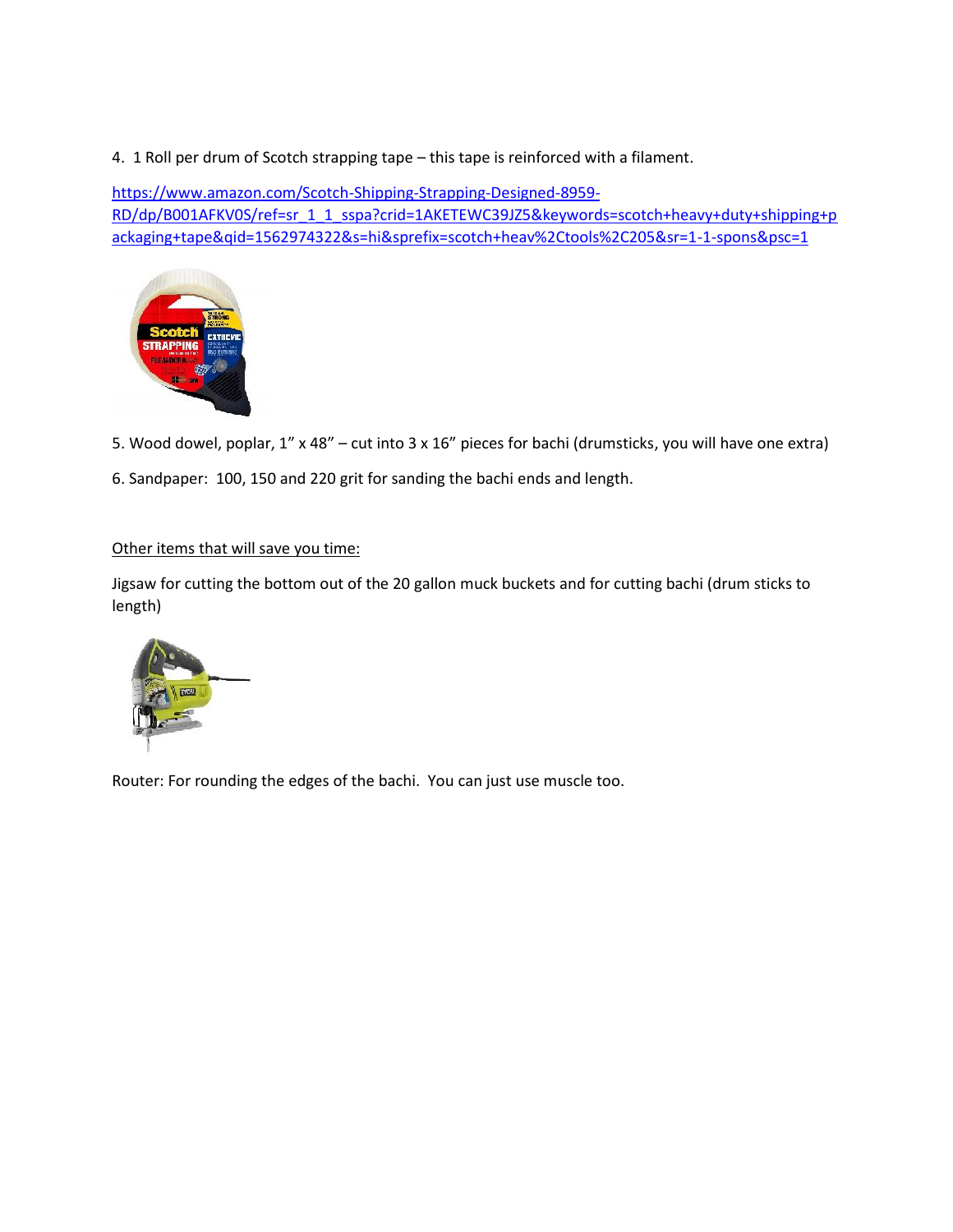## Directions for making the drum and drum sticks

Muck bucket: These are great if you want to have several on hand classes and workshops and stack them away nicely when not in use. They are usually played upright style but I have also slipped them over the back of a folding chair and used bungee cords to secure them to the chair. The down side is for adult players, the upright style can seem a bit on the short side. Good for improving your taiko stance! You can also stack a couple up to elevate the playing surface.

1. Cut center of the bottom out of the bucket leaving about 2.5" of rim all the way around. Leaving the 2.5" perimeter will help support the rim.



2. Reinforce your rim. Using 4" to 5" strips of Gorilla tape, tape all around the rim overlapping ends.



3. Begin taping the head.

Using the Scotch strapping tape, apply a cross in the middle. Pull tightly! Make sure the tape overlaps the edges by 6 inches.



Next, apply two more strips crossing center.

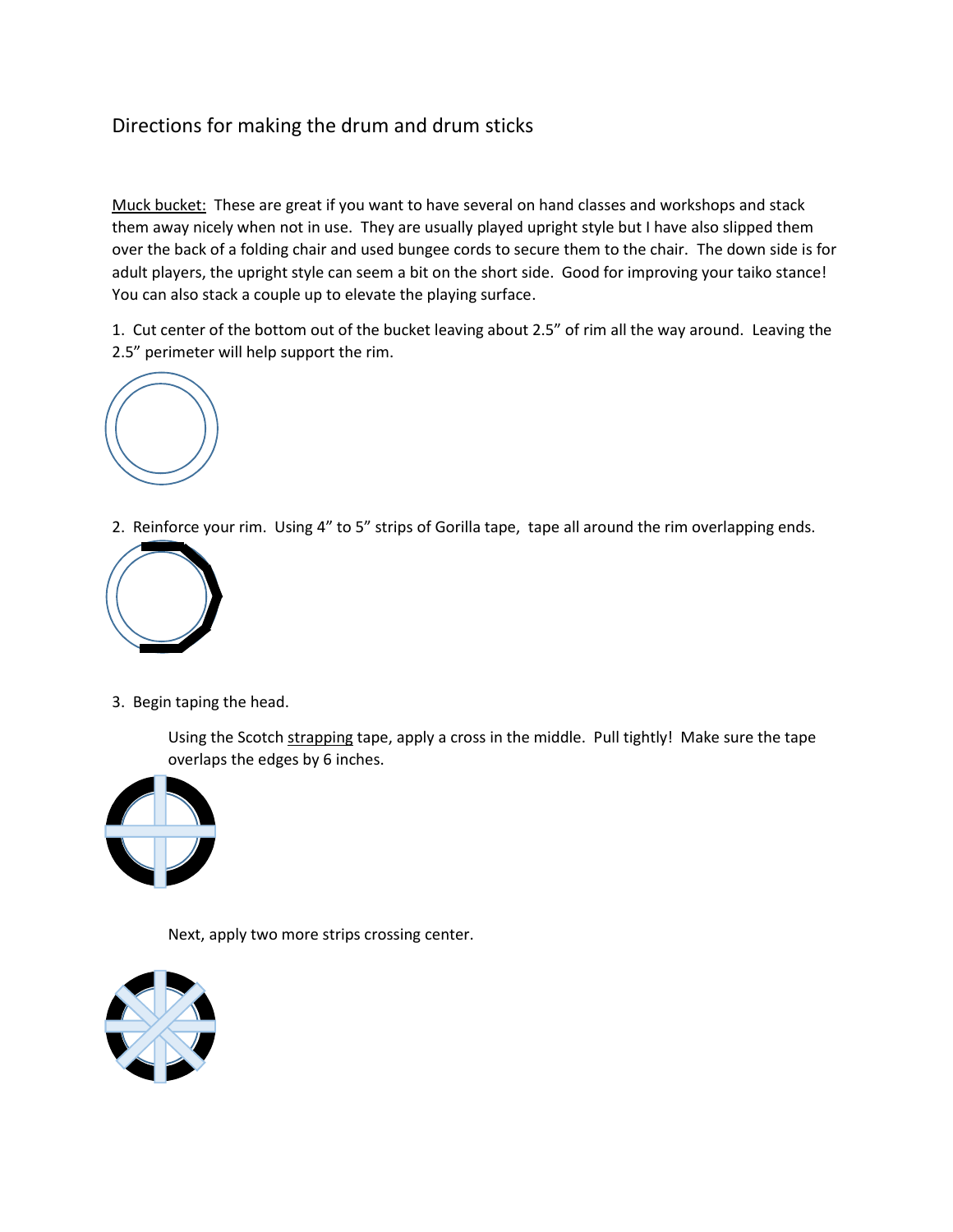Next, apply strips in a spoke pattern all around the drum, overlapping half the width of the tape. Make sure you keep the tension tight.





Now apply strips of Scotch heavy duty packaging and shipping tape in one direction overlapping by half the width of the tape over the entire face. When finished, turn the drum 90 degrees and tape the other direction, overlapping half the width of the tape. You will have a grid pattern.



For the next two layers, repeat the spoke pattern using the Scotch heavy duty packaging and shipping tape in a spoke pattern overlapping half the width of the tape.

4. Finishing the head. Using the gorilla tape, tape all around the body of the drum making sure to catch all the ends overlapping the sides. All done! Enjoy your new Gomi Daiko!



Optional: The muck buckets usually have two nylon rope handles that should be removed to keep the drum flat ton the playing surface. For additional traction, I glue small strips of rubber shelf liner to the bottom lip. This help keeps the drum from sliding around while playing. You can use a heavy duty two sided taped to adhere the shelf liner as well.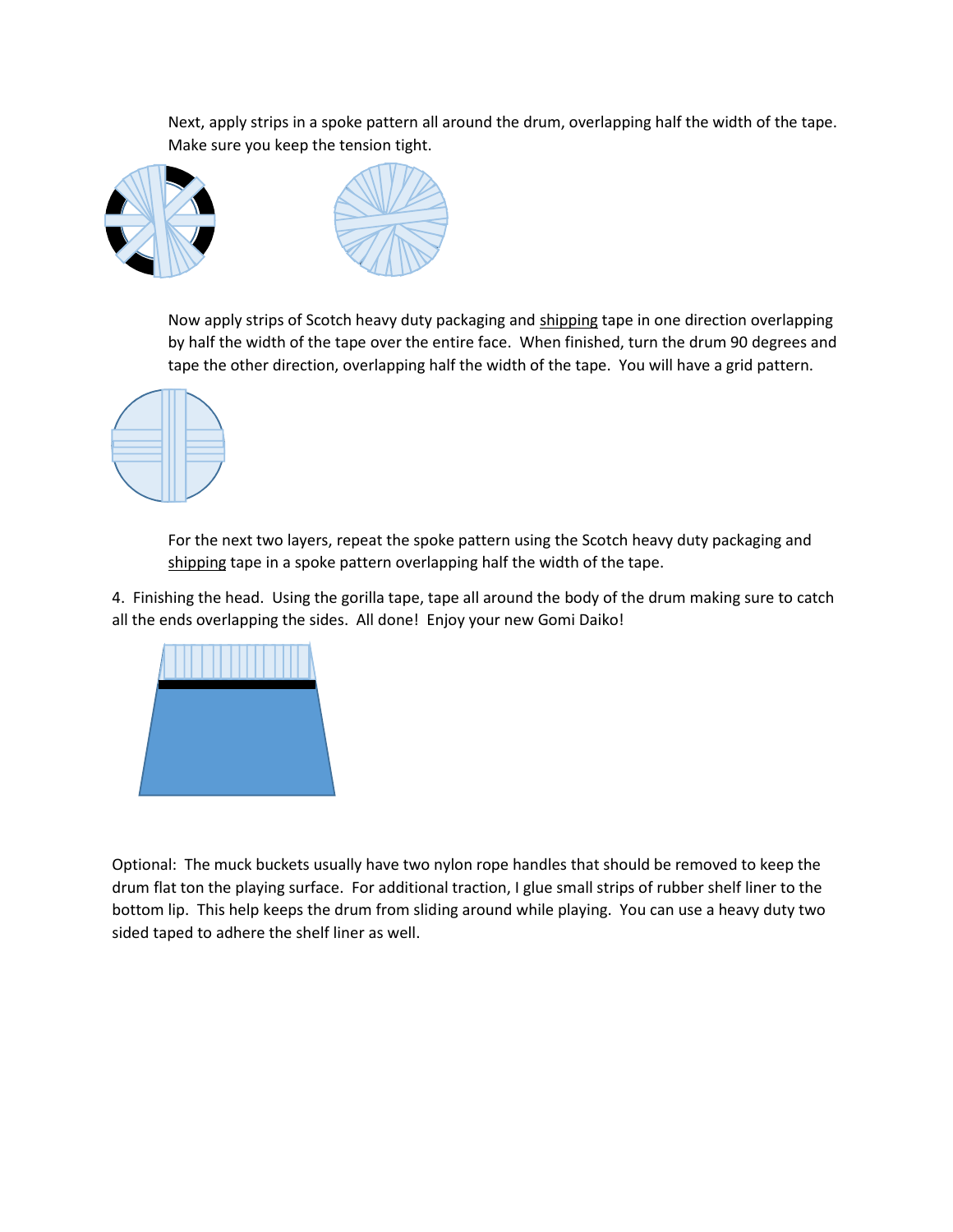32 Gallon garbage can: These are nice as they stand taller. The sound is not as good as the muck bucket however and they cannot be stacked.

For the head, follow the directions for the muck bucket, but omit the part about cutting the bottom out. You will tape the open end of the garbage can instead.

Bachi (drum sticks): Cut your 1" x 4' poplar dowel into 3 - 16" lengths. Sand the ends of the bachi until slightly rounded and smooth using your 100 grit sandpaper. Next, sand the entire bachi with 155 grit. I like to finish with 220 grit for a very smooth surface.

All done! Have fun playing your new taiko!